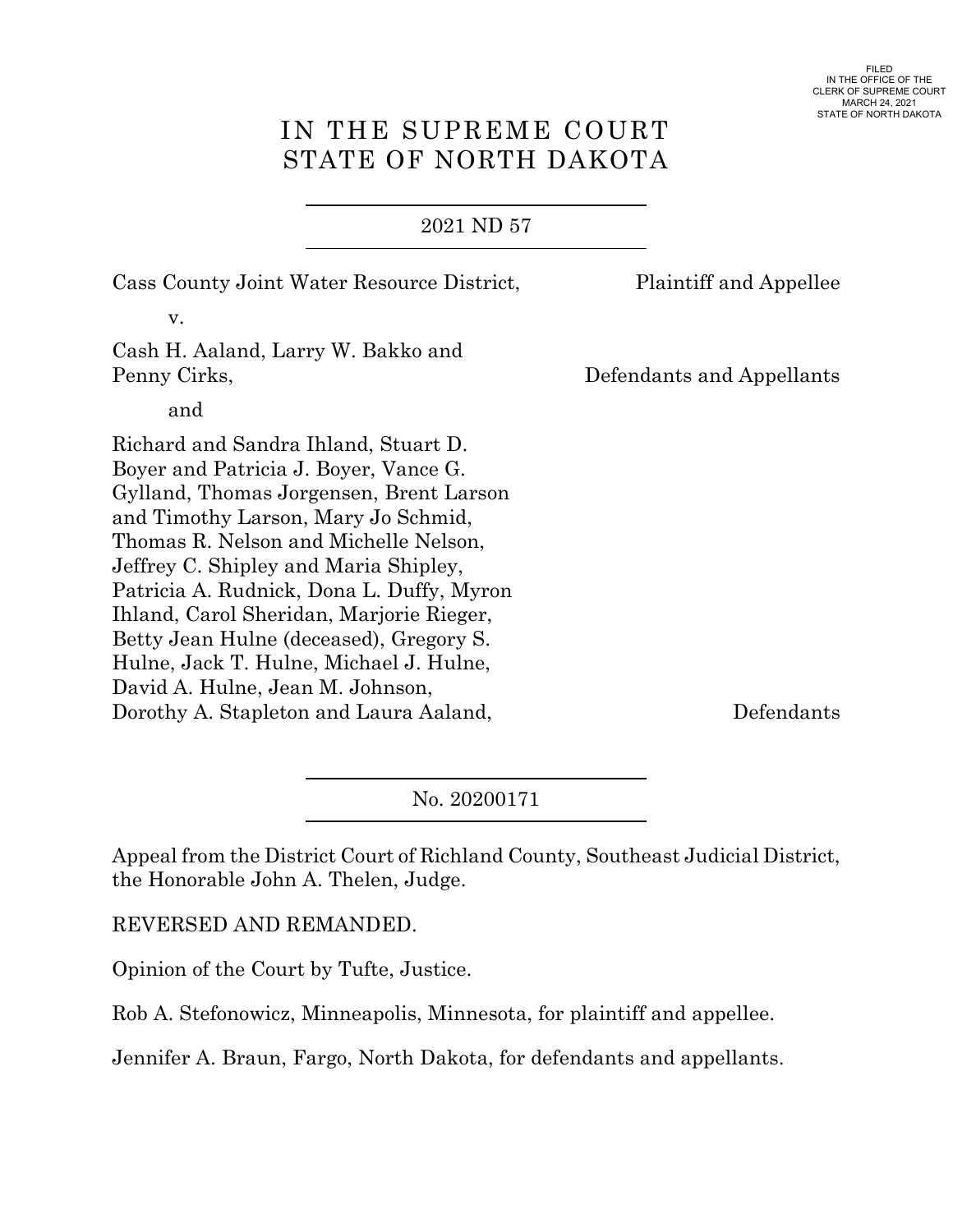# **Cass County Joint Water Resource District v. Aaland No. 20200171**

## **Tufte, Justice.**

[¶1] Cash Aaland, Larry Bakko, and Penny Cirks (the "Landowners") appeal from orders granting the Cass County Joint Water Resource District (the "District") a right of entry onto their properties to conduct surveys and examinations related to the Fargo-Moorhead Flood Diversion Project. The Landowners argue these surveys and examinations are beyond the scope of N.D.C.C. § 32-15-06. We reverse, concluding the District's right of entry exceeds the limited testing permitted under N.D.C.C. § 32-15-06, and remand for a determination on attorney's fees and costs.

I

[¶2] In April 2017, the District applied for a permit to enter certain lands, including the Landowners' properties, to conduct examinations, surveys, and mapping for the evaluation and design of a proposed flood control project in the Fargo-Moorhead metropolitan area. One such examination was a geomorphic examination requiring the installation of survey monuments on the properties. In August 2017, the district court granted the application and allowed the District entry onto the Landowners' properties through December 2018.

[¶3] In 2019, the District contacted the Landowners seeking to purchase easements on their properties to conduct long-term monitoring for the Fargo-Moorhead flood diversion project. After the District failed to obtain these easements, it applied for a second permit to enter the Landowners' properties to monitor environmental impacts in connection with the project through December 2021. The application provides that access to the Landowners' properties is once again necessary to conduct examinations, surveys, and mapping, including geomorphic examinations requiring installation of survey monuments on certain properties. The Landowners opposed the District's application. In May 2020, following two hearings, the district court granted the application, allowing the District entry on the Landowners' properties through December 2021.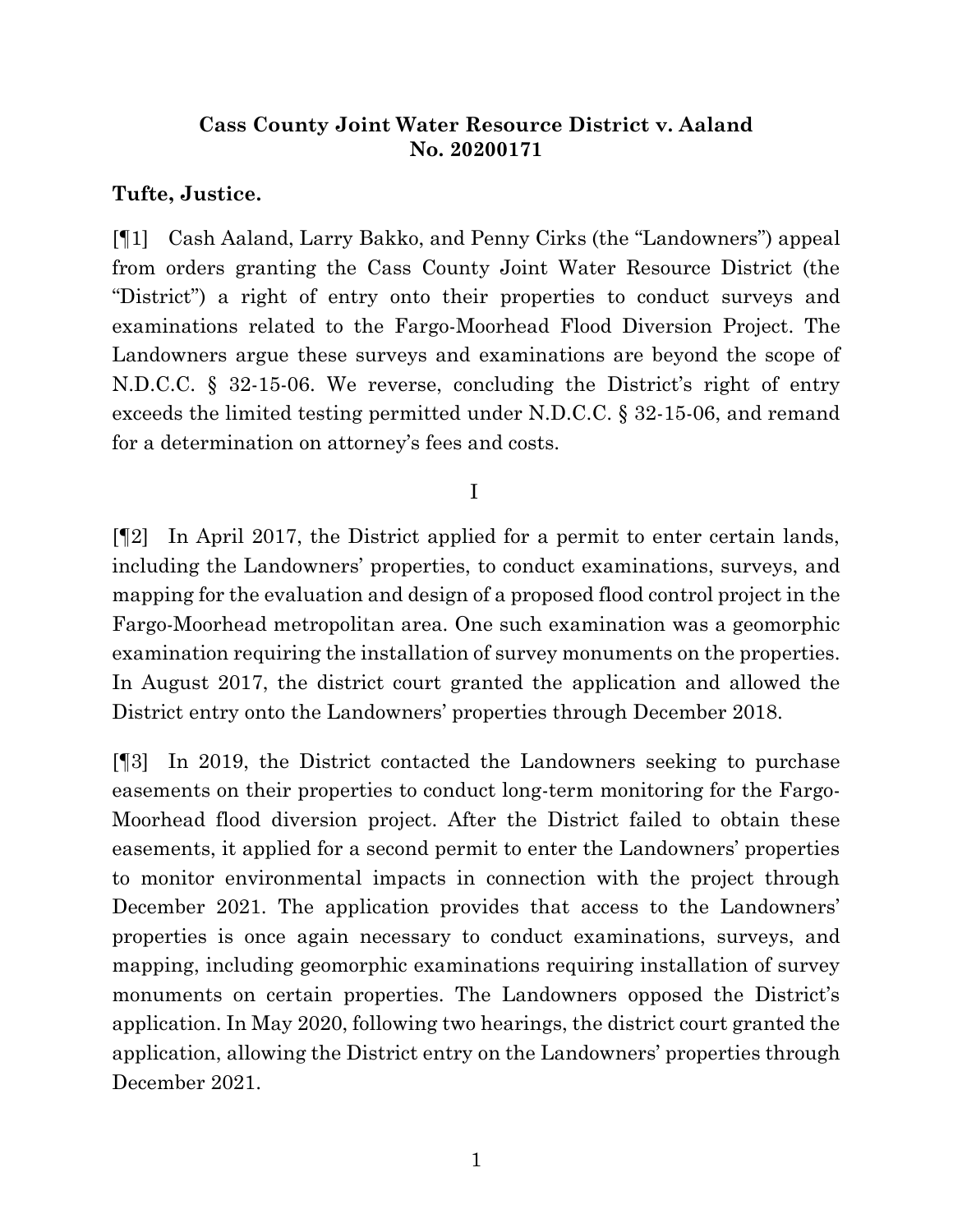[¶4] The Landowners argue the district court erred by granting the District a right of entry onto their properties under N.D.C.C. § 32-15-06. Statutory interpretation is a question of law, which is fully reviewable on appeal. *Minnkota Power Coop., Inc. v. Anderson*, 2012 ND 105, ¶ 6, 817 N.W.2d 325. The primary objective in interpreting a statute is to determine the legislature's intended meaning from the language of the statute. *Id.* "Words in a statute are to be given their ordinary and commonly understood meaning unless defined by statute or a contrary intention is clearly evident." *Id.* (citing N.D.C.C. § 1- 02-02).

[¶5] Section 32-15-06, N.D.C.C., provides:

In all cases when land is required for public use, the person or corporation, or the person's or corporation's agents, in charge of such use may survey and locate the same, but it must be located in the manner which will be compatible with the greatest public benefit and the least private injury and subject to the provisions of section 32-15-21. Whoever is in charge of such public use may enter upon the land and make examinations, surveys, and maps thereof, and such entry constitutes no claim for relief in favor of the owner of the land except for injuries resulting from negligence, wantonness, or malice.

"[A] proceeding for a court order authorizing examinations and surveys under N.D.C.C. § 32-15-06 is 'preliminary to the condemnation action itself' and is not a condemnation proceeding." *Alliance Pipeline L.P. v. Smith*, 2013 ND 117, ¶ 15, 833 N.W.2d 464 (quoting *Square Butte Elec. Coop. v. Dohn*, 219 N.W.2d 877, 883 (N.D. 1974)).

[¶6] The Landowners contend the District's 2020 right of entry onto their properties goes beyond making examinations, surveys, and maps permitted by N.D.C.C. § 32-15-06.

[¶7] In *Square Butte Electric Cooperative v. Dohn*, the district court granted an electric cooperative permission under N.D.C.C. § 32-15-06 to enter lands for the purpose of making surveys, including soil testing and ground resistance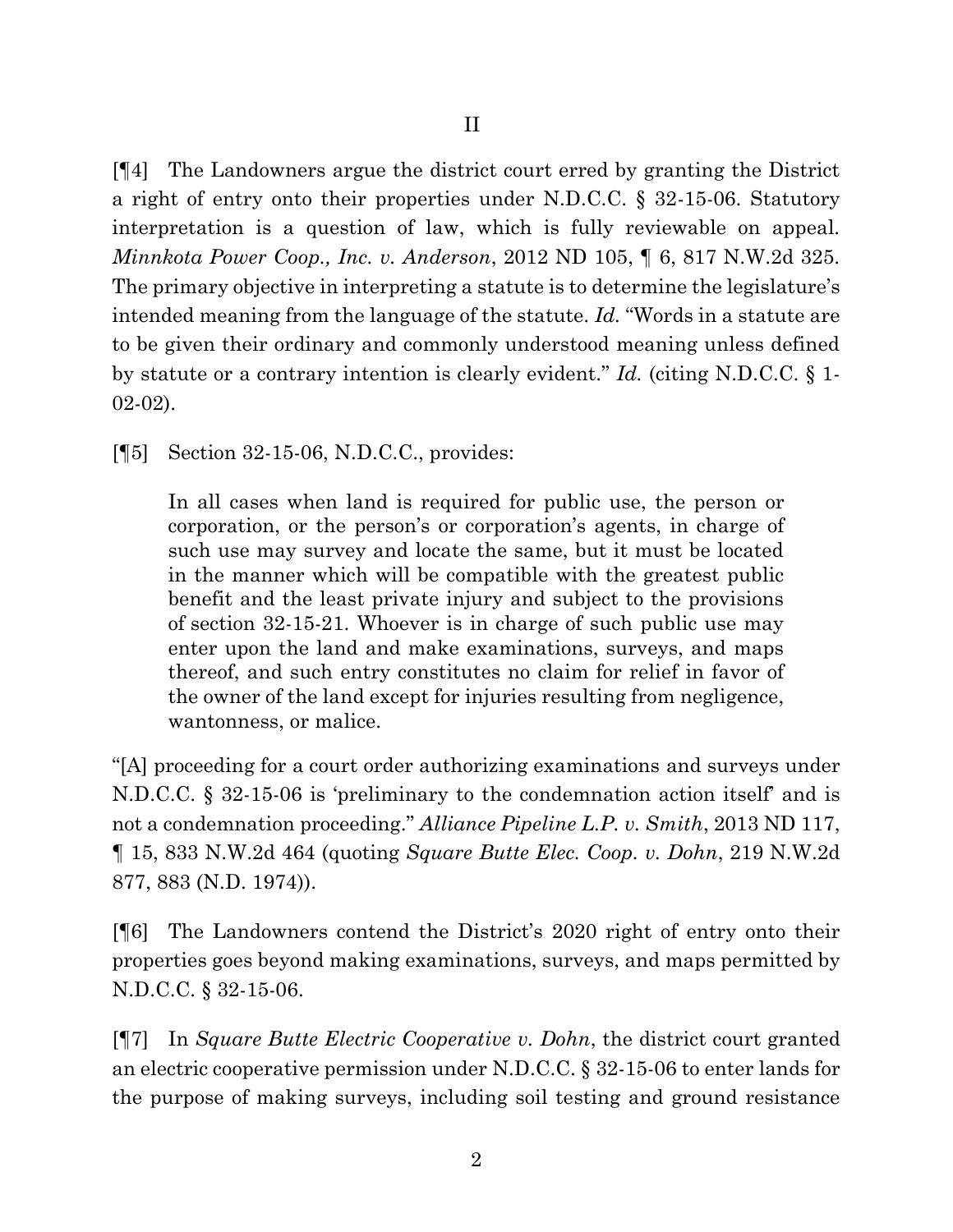measurements. 219 N.W.2d 877, 879 (N.D. 1974). The surveys and testing were necessary to determine the route of a planned electrical line. *Id.* at 884. This Court affirmed, holding, in relevant part, the electric cooperative "established a sufficient basis for an appropriate order permitting such a survey and limited testing under reasonable conditions and with reasonable protection to the landowner." *Id.*

[¶8] In 2016, this Court reviewed the meaning of "examinations" as it appears in N.D.C.C. § 32-15-06. *See In re 2015 Application for Permit to Enter Land for Surveys and Examination Associated with a Proposed North Dakota Diversion and Associated Structures*, 2016 ND 165, 883 N.W.2d 844. In *In re 2015 Application*, this Court held the District's soil borings test was an examination under N.D.C.C. § 32-15-06. 2016 ND 165, ¶ 14. The soil borings removed one to two pints of soil for testing, and the District was required to pay \$250 for each hole bored and to fill in the hole after testing. *Id.* at ¶ 9. We concluded, "Although the proposed soil borings penetrate the ground's surface, the testing is nevertheless minimally invasive, or 'limited.'" *Id.* at ¶ 14 (citing *Square Butte*, 219 N.W.2d at 883).

[¶9] Before 1963, California had a statute nearly identical to N.D.C.C. § 32- 15-06, authorizing state agents to enter private land required for public use to "make examinations, surveys and maps thereof." *See Prop. Reserve, Inc. v. Superior Court*, 375 P.3d 887, 901 (Cal. 2016) (quoting Cal. Civ. Proc. Code § 1242 (amended 1963 and 1970; repealed 1975)). Section 32-15-06, N.D.C.C., is derived from Cal. Civ. Proc. Code § 1242. *See City of Grafton v. St. Paul M. & M. Ry.*, 113 N.W. 598, 599 (N.D. 1907) (stating our eminent domain statute, chapter 36 of the Code of Civil Procedure (Rev. Codes 1905), "was, no doubt, borrowed from" California); N.D.R.C. § 7579 (1905) (identifying the former N.D.C.C. § 32-15-06 as a part of the eminent domain statute in the Code of Civil Procedure). In construing Cal. Civ. Proc. Code § 1242, the Supreme Court of California concluded that it permitted only "such innocuous entry and superficial examination as would suffice for the making of surveys or maps and as would not in the nature of things seriously impinge upon or impair the rights of the owner to the use and enjoyment of his property." *Jacobsen v. Superior Court of Sonoma County*, 219 P. 986, 991 (Cal. 1923), *superseded by statute*,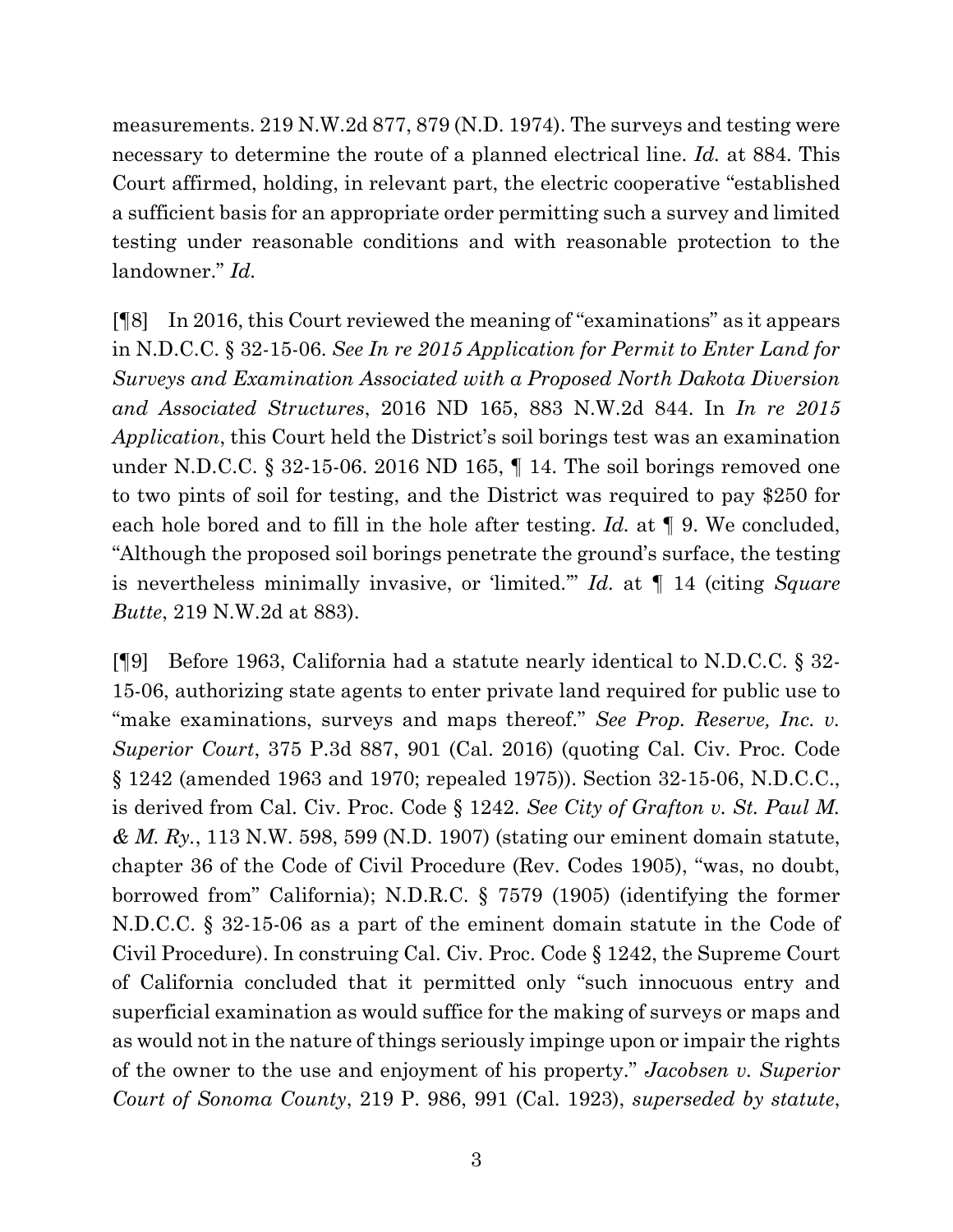Cal. Civ. Proc. Code §§ 1245.010-1245.060, as recognized in *Prop. Reserve*, 375 P.3d at 905. <sup>1</sup> Because N.D.C.C. § 32-15-06 is derived from, and nearly identical to, California's prior statute, Cal. Civ. Proc. Code § 1242, the Supreme Court of California's construction of Cal. Civ. Proc. Code § 1242 in *Jacobsen* is particularly persuasive to this Court. *Estate of Zins v. Zins*, 420 N.W.2d 729, 731 (N.D. 1988) ("While we are not compelled to interpret our statute in the same way as the State from which our law is derived, such decisions are highly persuasive.").

[¶10] On August 15, 2017, the district court granted the District entry to the Landowners' properties through December 2018. For sixteen and one-half months this order granting right of entry gave the District access to the land to make examinations, surveys, and maps thereof. As a part of the 2017 order, the District was allowed to perform geomorphic examinations, which required the installation of survey monuments on the properties. The District conceded at oral argument that these monuments were in fact installed pursuant to the 2017 order.

[¶11] After the 2017 order expired and the District had failed to obtain easements from the Landowners, it applied for a second order permitting entry on the Landowners' properties to further monitor environmental impacts in connection with the Fargo-Moorhead flood diversion project. In orders dated May 12, 2020, as amended on May 13, 2020, and May 29, 2020, the district court granted the District permission to enter the Landowners' properties through December 2021. Accordingly, the District was given at least an additional nineteen months to once again make examinations, surveys, and maps of the land, including the use of survey monuments. Upon expiration of the 2020 orders, the District will have had access to the Landowners' properties for approximately thirty-five and one-half months.

<sup>1</sup> California has since expanded the scope of activities permitted in its pre-condemnation entry statute, *see* Cal. Civ. Proc. Code § 1245.010, and the protections provided to the landowner, *see* Cal. Civ. Proc. Code §§ 1245.020-1245.060. Unlike California, North Dakota has not expanded the scope of activities permitted or the protections afforded to landowners under N.D.C.C. § 32-15-06.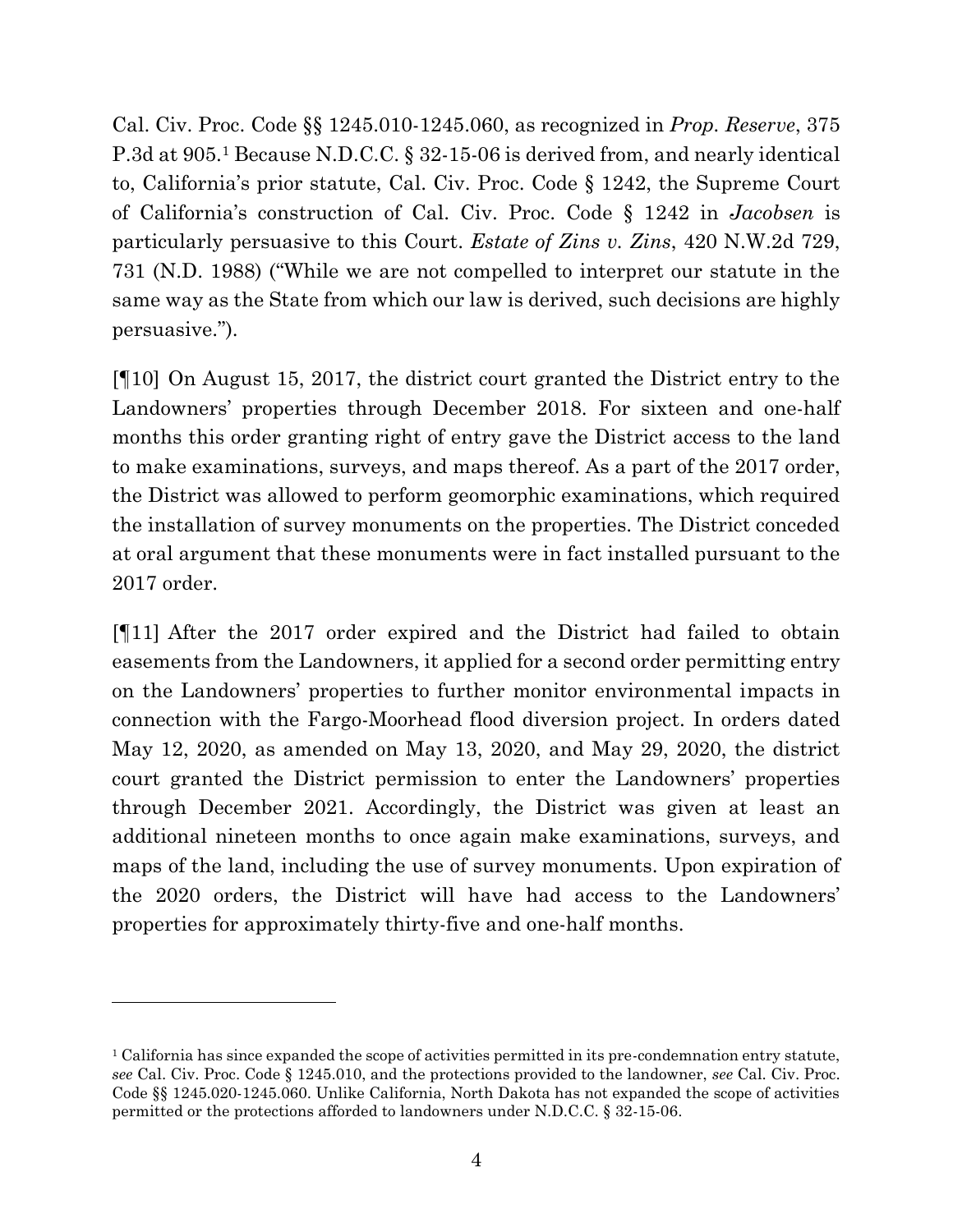[¶12] The District's application states it must install permanent survey monuments on the properties:

To complete the geomorphic examinations necessary to analyze the Project, the Corps and the local entities must install permanent survey monuments on the Necessary Property and then do a bathometric survey between the monuments on each side of the waterway. The [District] will pay Landowners \$250 for each geomorphological monument installed on the Necessary Property.

[¶13] The placement of survey monuments are unlike the limited soil testing and ground resistance measurements in *Square Butte* and unlike the soil borings test in *In re 2015 Application*. In *In re 2015 Application*, the District's application provided it "must bore a limited number of holes on certain properties to obtain subsurface soil samples." 2016 ND 165, ¶ 9. Here, the District was permitted to install its survey monuments for almost three years. The Supreme Court of the United States has described the harm presented by a permanent physical occupation:

Property rights in a physical thing have been described as the rights to possess, use and dispose of it. To the extent that the government permanently occupies physical property, it effectively destroys each of these rights. First, the owner has no right to possess the occupied space himself, and also has no power to exclude the occupier from possession and use of the space. The power to exclude has traditionally been considered one of the most treasured strands in an owner's bundle of property rights. Second, the permanent physical occupation of property forever denies the owner any power to control the use of the property; he not only cannot exclude others, but can make no nonpossessory use of the property. . . . Finally, even though the owner may retain the bare legal right to dispose of the occupied space by transfer or sale, the permanent occupation of that space by a stranger will ordinarily empty the right of any value, since the purchaser will also be unable to make any use of the property.

Moreover, an owner suffers a special kind of injury when a stranger directly invades and occupies the owner's property. . . . [P]roperty law has long protected an owner's expectation that he will be relatively undisturbed at least in the possession of his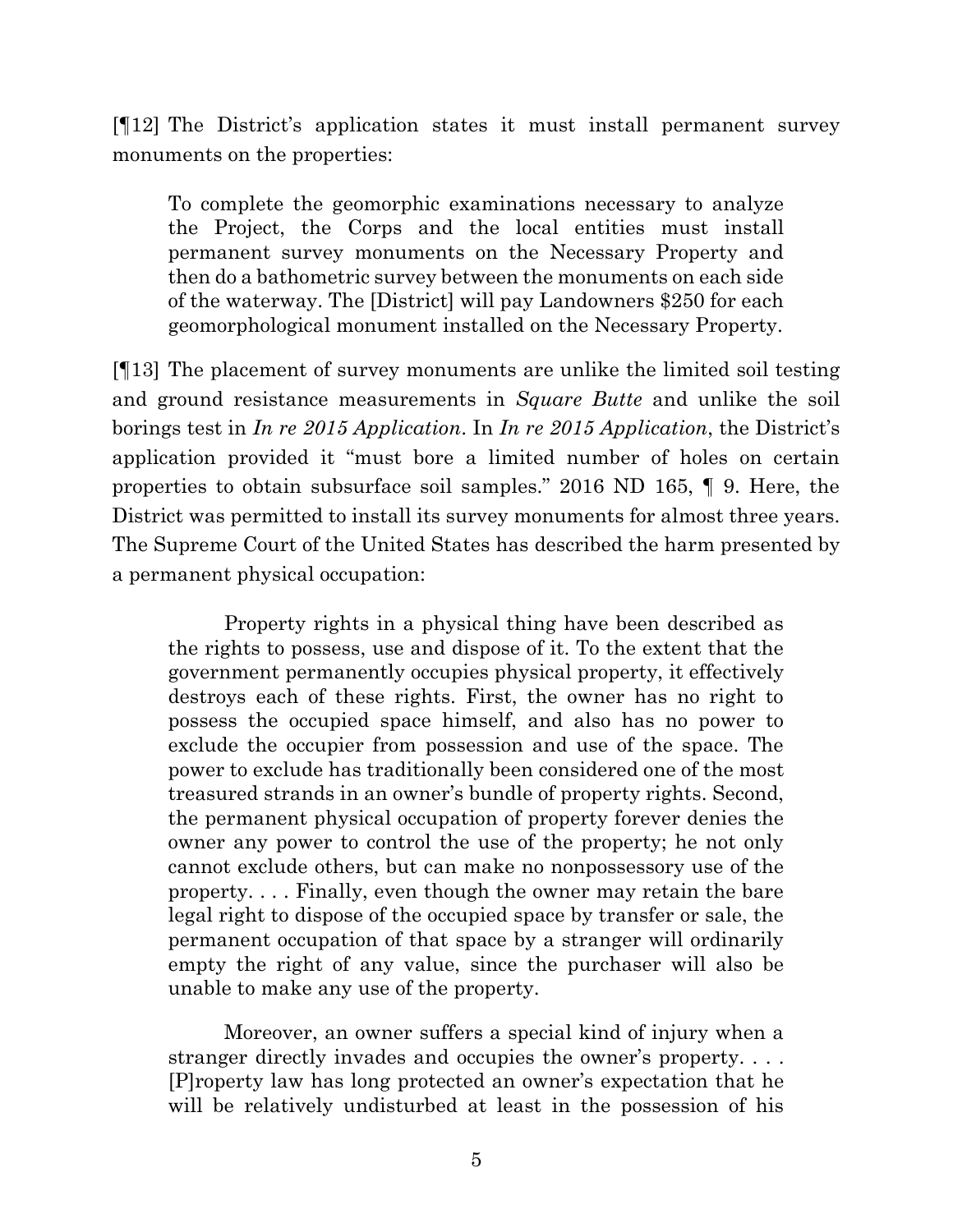property. To require, as well, that the owner permit another to exercise complete dominion literally adds insult to injury. Furthermore, such an occupation is qualitatively more severe than a regulation of the use of property, even a regulation that imposes affirmative duties on the owner, since the owner may have no control over the timing, extent, or nature of the invasion.

*Loretto v. Teleprompter Manhattan CATV Corp.*, 458 U.S. 419, 435-36 (1982) (cleaned up).

[¶14] Section 32-15-06, N.D.C.C., permits entry upon the land to make examinations, surveys, and maps thereof, which is "preliminary to the condemnation action itself." *Alliance Pipeline*, 2013 ND 117, ¶ 15. Under the 2017 order, the District was afforded sixteen and one-half months to perform its examinations and surveys. Placement of survey monuments on the Landowners' properties for as long as three years is not an "innocuous entry" and would seriously impinge upon or impair the rights of the Landowners to the use and enjoyment of their properties. *See Jacobsen*, 219 P. at 991. A physical occupation of this duration goes beyond the minimally invasive examination and testing permitted under N.D.C.C. § 32-15-06. Accordingly, we reverse the district court's May 2020 orders granting the District a right of entry onto the Landowners' properties.

#### III

[¶15] The Landowners request attorney's fees and costs under N.D.C.C. § 32- 15-32, which provides in relevant part:

The court may in its discretion award to the defendant reasonable actual or statutory costs or both, which may include interest from the time of taking except interest on the amount of a deposit which is available for withdrawal without prejudice to right of appeal, costs on appeal, and reasonable attorney's fees for all judicial proceedings.

The district court did not rule on the issue. Therefore, we remand for a determination of whether the Landowners are entitled to attorney's fees and costs under N.D.C.C. § 32-15-32.